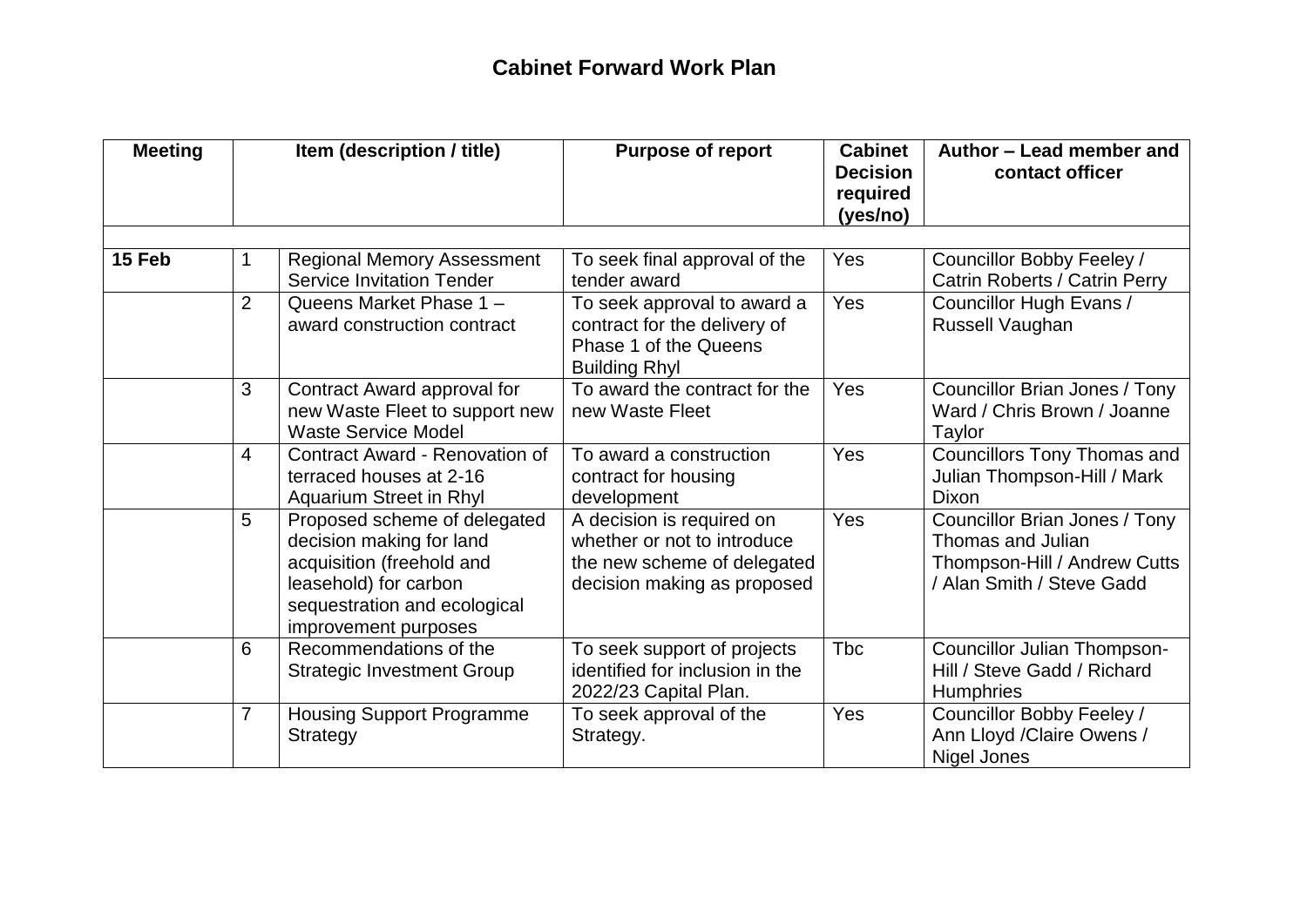| <b>Meeting</b> | Item (description / title) |                                                                                                                                    | <b>Purpose of report</b>                                                                                                                                                                                                                                                                                                                                                                                  | <b>Cabinet</b><br><b>Decision</b><br>required<br>(yes/no) | Author - Lead member and<br>contact officer           |  |
|----------------|----------------------------|------------------------------------------------------------------------------------------------------------------------------------|-----------------------------------------------------------------------------------------------------------------------------------------------------------------------------------------------------------------------------------------------------------------------------------------------------------------------------------------------------------------------------------------------------------|-----------------------------------------------------------|-------------------------------------------------------|--|
|                | 8                          | <b>Finance Report</b>                                                                                                              | To update Cabinet on the<br>current financial position of<br>the Council                                                                                                                                                                                                                                                                                                                                  | <b>T</b> bc                                               | Councillor Julian Thompson-<br>Hill / Steve Gadd      |  |
|                | 9                          | Items from Scrutiny Committees                                                                                                     | To consider any issues<br>raised by Scrutiny for<br>Cabinet's attention                                                                                                                                                                                                                                                                                                                                   | <b>Tbc</b>                                                | <b>Scrutiny Coordinator</b>                           |  |
| 22 March       | 1                          | Contract Award approval for<br>Phase 2 Construction Works -<br>DCC Waste Transfer Station to<br>support new Waste Service<br>Model | To award the contract for<br>Phase 2 construction works                                                                                                                                                                                                                                                                                                                                                   | Yes                                                       | Councillor Brian Jones / Tony<br>Ward / Peter Clayton |  |
|                | $\overline{2}$             | Denbighshire and Flintshire<br><b>Joint Archives Project</b>                                                                       | To request Cabinet's<br>authorisation in respect of<br><b>Denbighshire County</b><br>Council's proportion of the<br>match funding contribution to<br>the project, and authorisation<br>to enter into a contract with<br><b>Flintshire County Council</b><br>relative to the future<br>collaborative service<br>arrangements, both of which<br>are subject to the Heritage<br>Lottery Fund's acceptance of | Yes                                                       | Councillor Tony Thomas /<br>Craig Berry / Alan Smith  |  |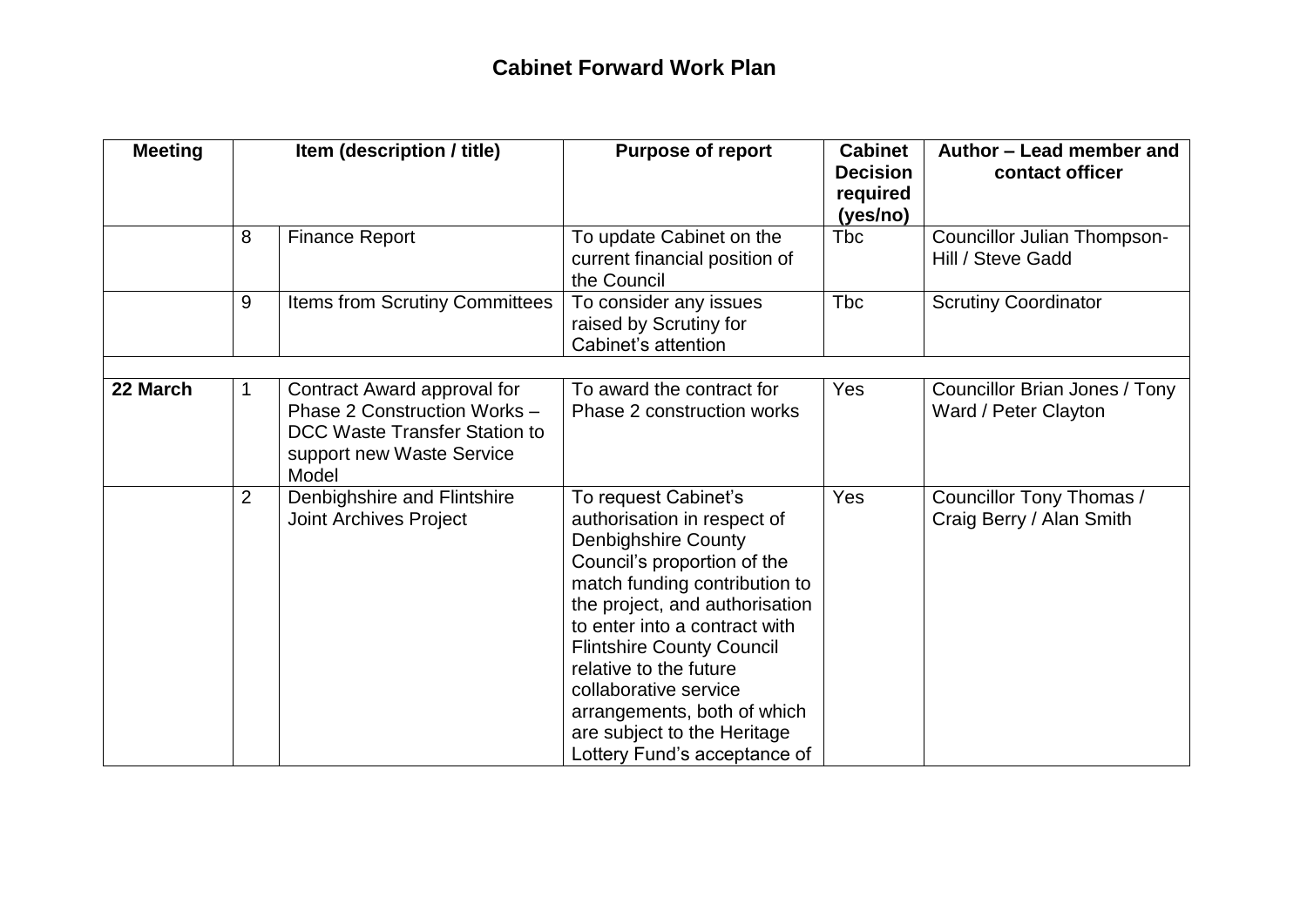| <b>Meeting</b> |                | Item (description / title)                     | <b>Purpose of report</b>                                                                                                                 | <b>Cabinet</b><br><b>Decision</b><br>required<br>(yes/no) | Author - Lead member and<br>contact officer             |
|----------------|----------------|------------------------------------------------|------------------------------------------------------------------------------------------------------------------------------------------|-----------------------------------------------------------|---------------------------------------------------------|
|                |                |                                                | the recent grant submission                                                                                                              |                                                           |                                                         |
|                | 3              | <b>Finance Report</b>                          | To update Cabinet on the<br>current financial position of<br>the Council                                                                 | <b>Tbc</b>                                                | <b>Councillor Julian Thompson-</b><br>Hill / Steve Gadd |
|                | $\overline{4}$ | Items from Scrutiny Committees                 | To consider any issues<br>raised by Scrutiny for<br>Cabinet's attention                                                                  | <b>Tbc</b>                                                | <b>Scrutiny Coordinator</b>                             |
|                |                |                                                |                                                                                                                                          |                                                           |                                                         |
| 26 April       | 1              | <b>Finance Report</b>                          | To update Cabinet on the<br>current financial position of<br>the Council                                                                 | <b>Tbc</b>                                                | <b>Councillor Julian Thompson-</b><br>Hill / Steve Gadd |
|                | $\overline{2}$ | Items from Scrutiny Committees                 | To consider any issues<br>raised by Scrutiny for<br>Cabinet's attention                                                                  | <b>Tbc</b>                                                | <b>Scrutiny Coordinator</b>                             |
|                |                |                                                |                                                                                                                                          |                                                           |                                                         |
| 7 June         |                | <b>Council Performance Self-</b><br>Assessment | To consider the Council's<br>self-assessment of its<br>performance in delivering<br>against the council's strategic<br>plan and services | <b>Tbc</b>                                                | <b>Iolo McGregor</b>                                    |
|                | $\overline{2}$ | <b>Finance Report</b>                          | To update Cabinet on the<br>current financial position of<br>the Council                                                                 | <b>Tbc</b>                                                | <b>Steve Gadd</b>                                       |
|                | 3              | <b>Items from Scrutiny Committees</b>          | To consider any issues                                                                                                                   | <b>Tbc</b>                                                | <b>Scrutiny Coordinator</b>                             |